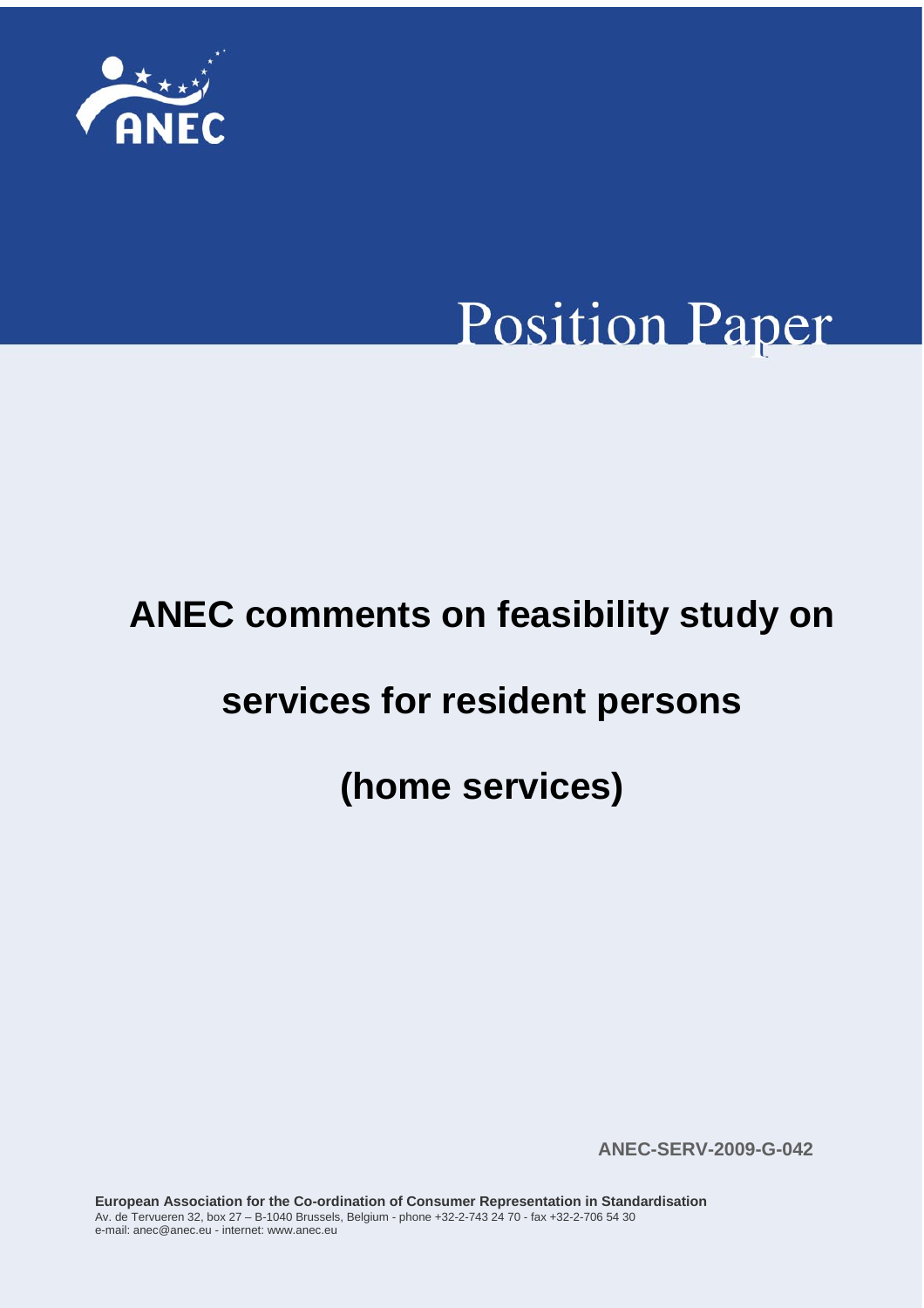

# **1. Introduction**

 $\overline{a}$ 

In 2007-08 AFNOR carried out a feasibility study on home services within the framework of Second Programming Mandate M/371 addressed to CEN by the European Commission. Following this work by AFNOR which finished in July 2008, the final report "Feasibility and opportunity to develop a standardisation work programme concerning services for resident persons (home services)"[1](#page-1-0) was published in May 2009.

The objective of the work was to explore the possibility of European standardisation for home services, these being defined as

*"the services provided at home and involving activities aimed at facilitating, maintaining or improving life at home*".

The services included in the study represent all services necessary to sustain independent living for individuals in their own private homes, covering both domestic (e.g. cleaning, ironing) and social services. The study included nursing care in its terms of reference although unfortunately paid little attention to these services in the body of the report. The emphasis was on older people rather than other vulnerable adults (e.g. disabled persons) and children.

AFNOR concluded that home services were an emerging economic sector. There is a policy shift from governments across Europe from residential homes for older people towards homecare, whilst home services to older people are socially and economically challenged by demographic changes. European standardisation was perceived as a relevant means to meet the needs in this sector.

# **2. Policy context and rationale for study**

The report notes that national public authorities have an important role in the organisation, financing and provision of these services which, in many cases can be called services of general interest. The study acknowledges that such services may be very diversified and are particular due to the fact that they are provided in the private home of the consumer. The study found that home services market increases every year and will continue to do so, in particular for services for elderly persons. In order to

1

ANEC-SERV-2009-042 – August 2009

<span id="page-1-0"></span><sup>&</sup>lt;sup>1</sup> <http://www.cen.eu/cenorm/sectors/business+development/value/project4homeservices.pdf>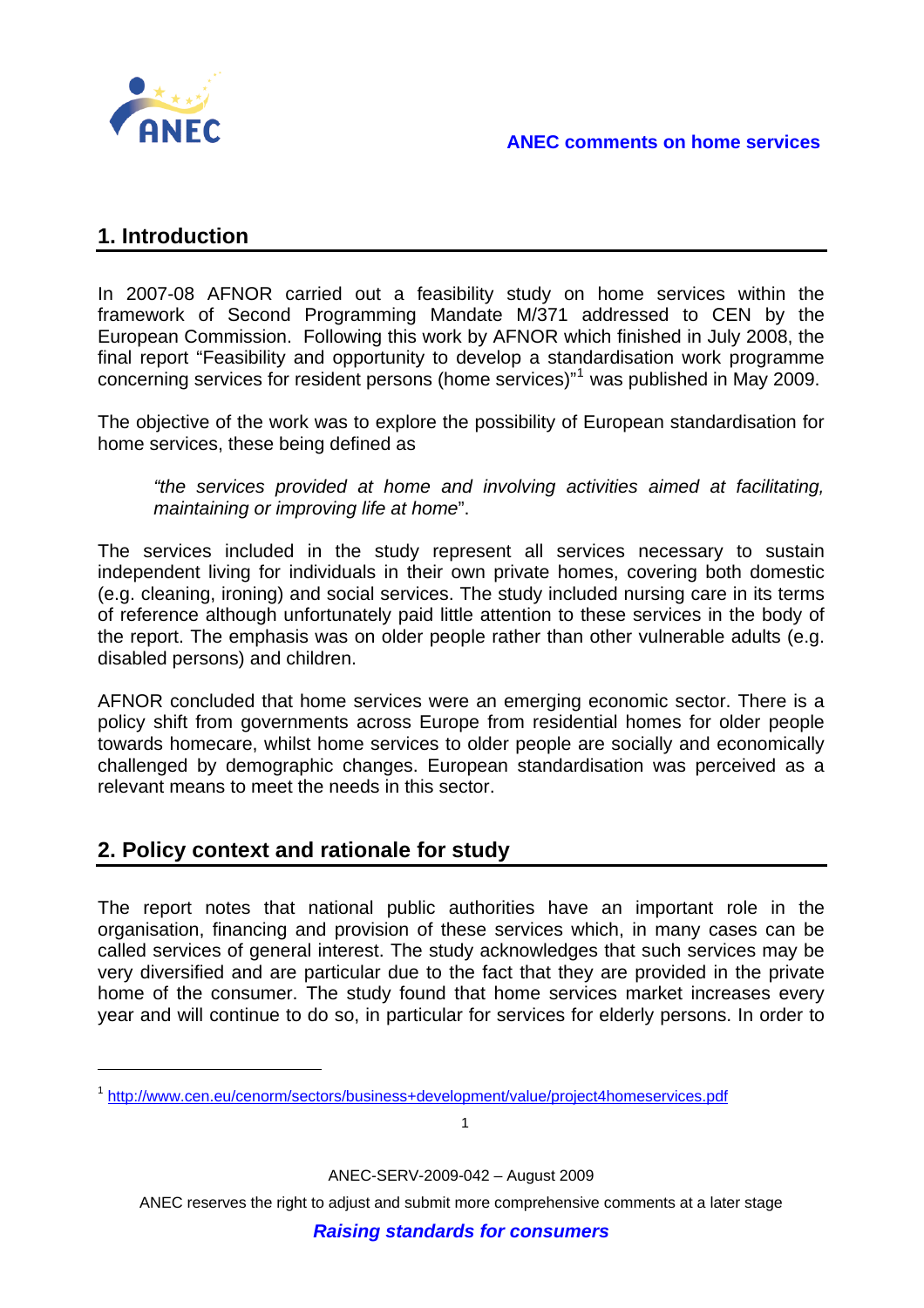

avoid abuses by certain service providers (particularly regarding disabled and/or elderly people), to ensure transparency on the quality of services supplied, to protect customers' interests and to promote the professionalism in this sector of activity, the report proposes the development of a European standard.

### **ANEC comments**

ANEC supports the AFNOR conclusion and believes that European Standards for some home services would be of benefit to consumers. In particular, elderly people living in their own homes are vulnerable to exploitation for many reasons. Whilst many older people are able to live rich and fulfilled lives into very advanced years, it is a sad fact that infirmity and incapacity are almost always a characteristic of the last few years of anyone's natural life. The reduced capacity of older age can be substantially ameliorated by appropriate support, enabling older people to remain in their own homes as long as possible. Government policies to support this view are a response to the overwhelming wishes of older people themselves. Many older people in Europe have through their lifetimes acquired assets such as residential property and cash savings. Their sometime wealth has been associated with the emergence of a new growth industry, sometimes exploitive, to supply support services, with different levels of quality performance.

The AFNOR study is only one of many studies which have observed the misuse of these services. ANEC therefore supports AFNOR's conclusion that European Standards on home services for elderly persons are needed.

# **3. Methodology for the feasibility study**

Following their investigations, AFNOR summarised the diverse positions of the stakeholders on the standardisation proposal in the field of home services, and offered a synthesis. AFNOR concluded that there were many discrepancies across European countries in the availability and quality of the services and that there is a lack of human resources that was impacting on the quality of the service; that some more useroriented competences were needed; and that there was a need to clarify the users/providers relation (more transparency and more power for the user, for instance).

AFNOR also initiated a debate between the stakeholders in order to assess if developing a European Standard in the field of home services was a relevant means to contribute to improving the performance of the services in this sector.

ANEC-SERV-2009-042 – August 2009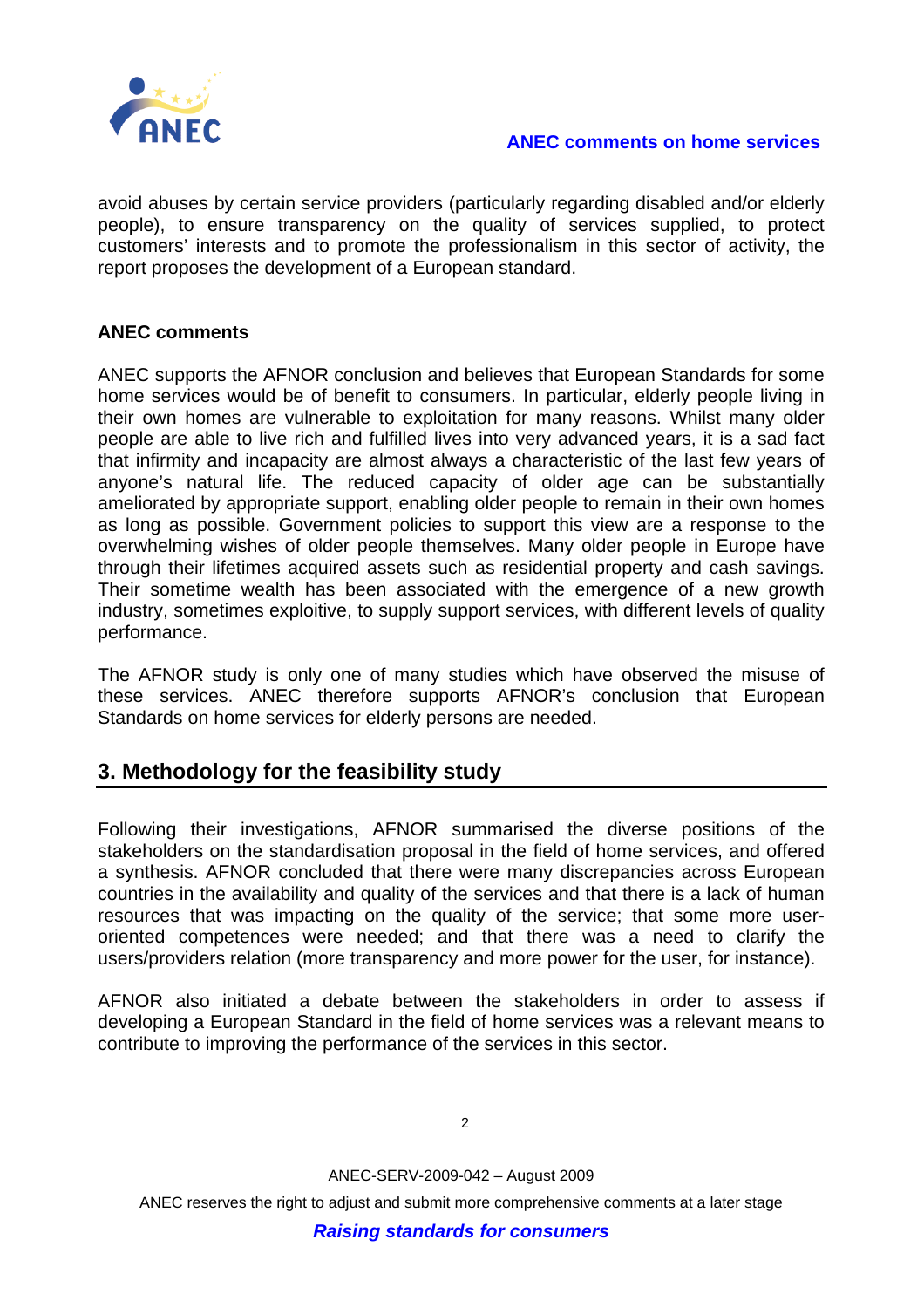

#### **ANEC comments**

 $\overline{a}$ 

While ANEC accepts AFNOR's succinct synthesis of the situation, we believe the study would have benefitted from a clearer setting of the scope and definitions used at the onset. Although the term 'home services' was initially meant to cover all types of services provided in the home of the consumer, the report quickly makes the differentiation between home services 'at large' (child care, gardening etc) and home care service for elderly persons, the latter being a more organised and defined sector. The study then continues to concentrate almost exclusively on home services for elderly persons, thereby creating an obvious overlap with the AFNOR feasibility study on residential home services<sup>[2](#page-3-0)</sup>, and the NEN/SN study on smart house services for elderly and disabled persons<sup>[3](#page-3-1)</sup>. We believe a more coordinated analysis of the results of these studies – perhaps even merging the studies together to form a broader study on long term care services – could have proven beneficial.

Regarding home care services for the elderly: it is clear that there are many reasons for the diversity of the care sector – cultural, social and ethnic. ANEC is aware that consumers receiving home care have a diversity of needs and believes they should be entitled to express an equally diverse range of choices. In the elderly age group a person's physical and mental needs associated with increasing frailty and declining capacity may mean that the freedom to exercise consumer choice is restricted. Heavily merchandised services, packaged to meet the marketing advantage of the supplier, may be particularly inappropriate and can restrict choice. ANEC therefore strongly supports AFNOR's conclusions that transparency is needed and services should better reflect the needs as well as wants of users. Services inappropriately packaged to meet the marketing and merchandising aims of the supplier are not in the consumer interest.

Key issues not raised by AFNOR which must be considered in any future work in this field include surrogate decision-making for children, elderly people and other people of reduced capacity. For older people, there is a need to address issues of privacy and dignity, advocacy and "retaining memory" where capacity declines, protection of personal identity and identity sharing/sacrifice, personal information management, personal lifestyle as a managed process, diversity of older people meaning no "one size fits all", and the need for a more positive societal attitude to older age. While formal Standards can reach out to these issues, they cannot resolve them completely.

3

ANEC-SERV-2009-042 – August 2009

<span id="page-3-0"></span><sup>2</sup> <http://www.cen.eu/cenorm/sectors/business+development/value/project5residentialhomes.pdf>

<span id="page-3-1"></span><sup>&</sup>lt;sup>3</sup> <http://www.cen.eu/cenorm/sectors/business+development/value/project11smarthouseservices.pdf>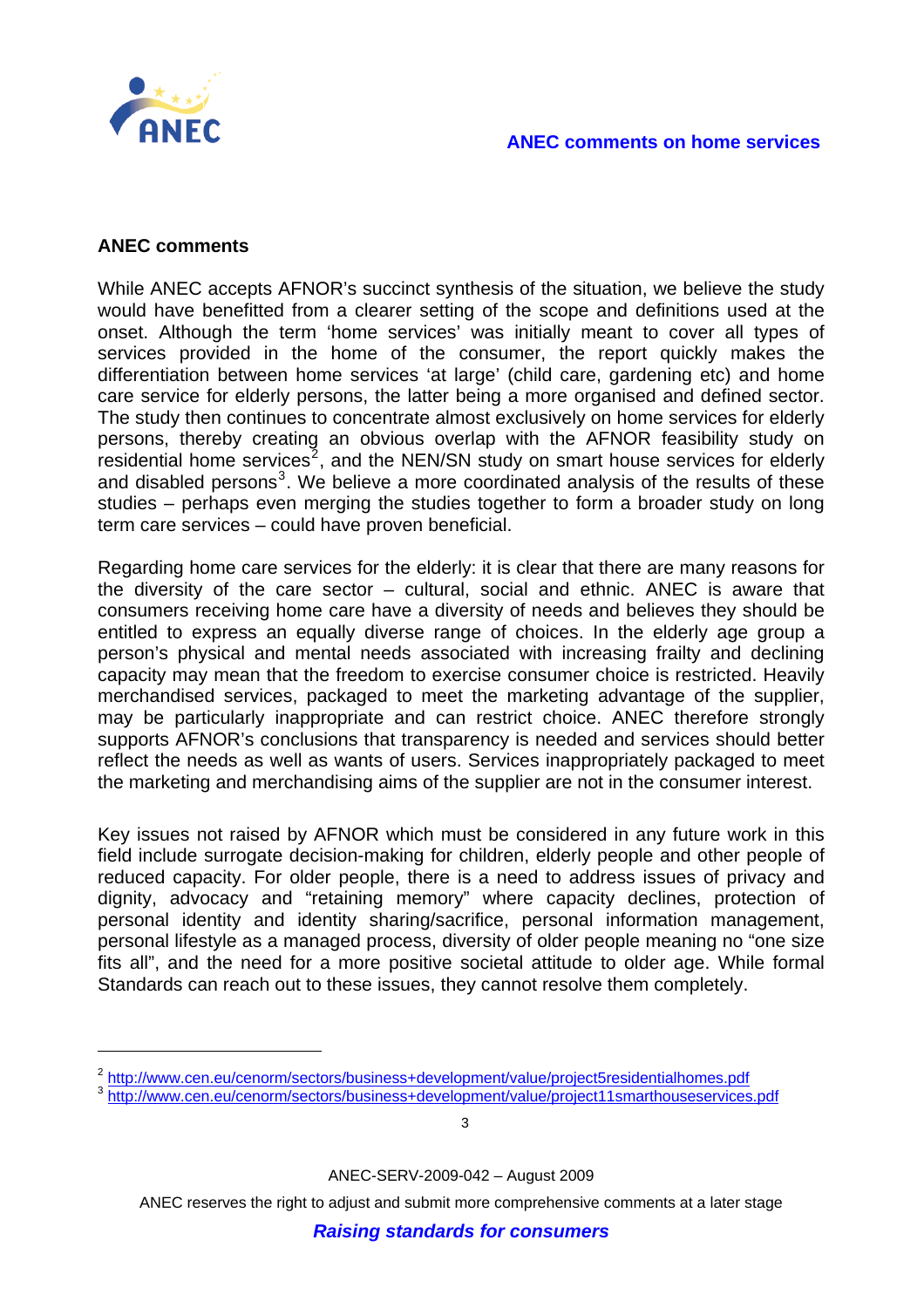

#### **ANEC comments on home services**

## **4. Overview of the sector and the main economic and social issues**

AFNOR observes that the sector of home services is a new development, resulting from a new balance existing between work and family life. As such, it also represents a new field of standard-making activity. A new supply side industry is emerging, with suppliers offering innovative and alternative solutions, responding to and reflecting new family structures and the evolution of women's role and status. Home services related to domestic and daily life activities have to be considered in the context of a work-family life balance debate and equality between men and women. Home services for older people are under pressure considering the demographic issue, the associated cost and the lack of societal resources to face future needs. AFNOR's review of the national standards in this sector shows that they are focused on quality requirements for service providers and services for the promotion of the recipient's personal autonomy.

#### **ANEC comments**

ANEC acknowledges that home services is a new sector with concomitant new opportunities and challenges for consumers. ANEC is already supporting and contributing to the only formal European initiative to create standards for the social care sector, CEN/PC 385 which commenced work in October 2008 looking at sheltered housing services. This initiative is showing how a European approach can provide an answer to some problems traditionally answered at national level but is the only real instance in CEN of consumer input to standards related to social services.

ANEC considers that voluntary standards on their own are not sufficient to ensure high quality, safe services and therefore supports the establishment of a European horizontal legislative framework to cover the safety and quality of all services. Such a framework should also apply to more vulnerable consumers, such as children or disabled people. This framework should be underpinned by formal standards.

# **5. Needs and recommendations of stakeholders**

AFNOR recognises that European standardisation work on home services for the elderly would have to take into account some elements that could make harmonisation more difficult - different life styles and economic levels in the European countries, very different material conditions and cultural backgrounds, the characteristics of every region (rural / city) or cultural background (languages, family models, management of home care, etc.) These complex factors could give a European standard only an indicative role.

ANEC-SERV-2009-042 – August 2009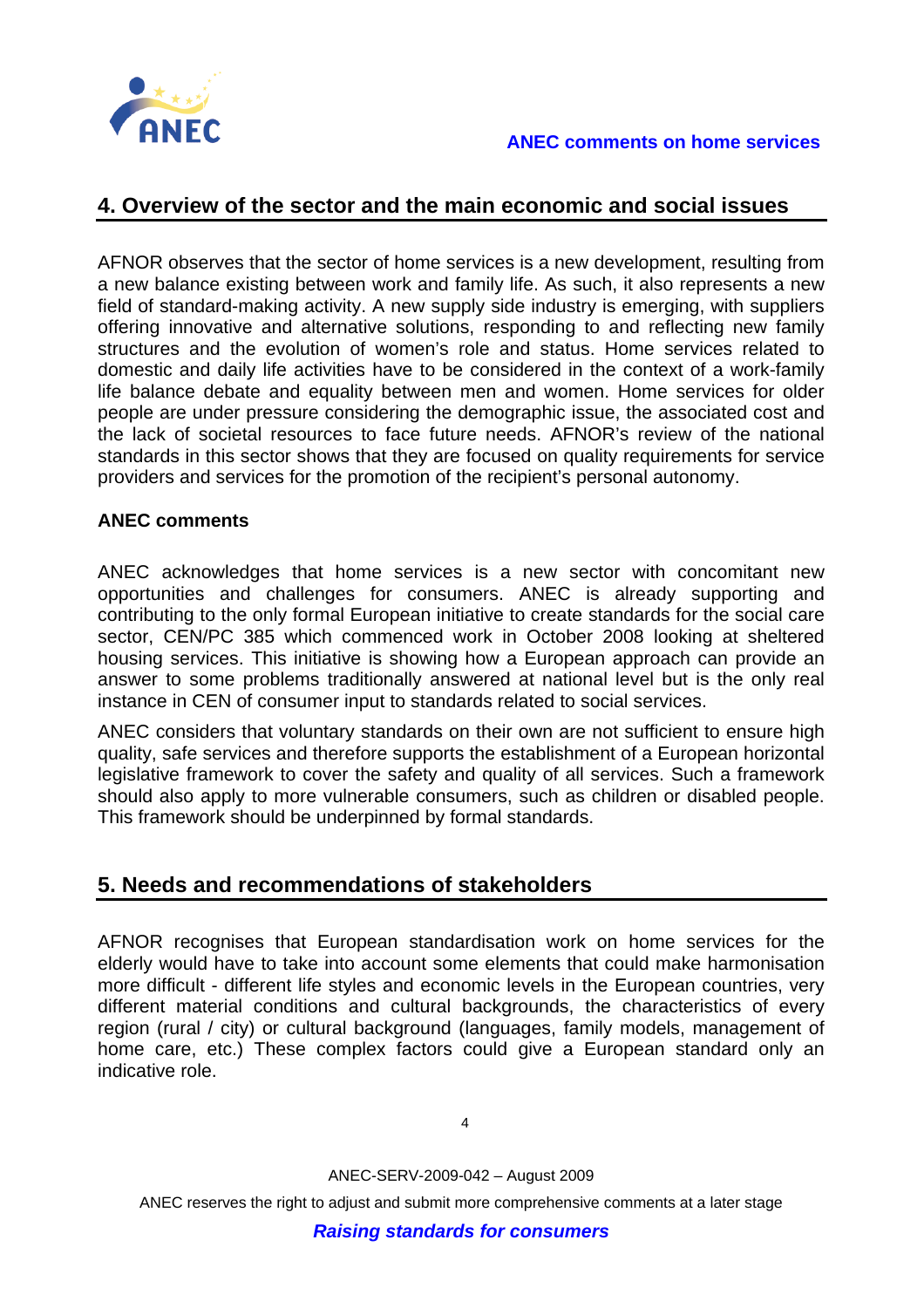

### **ANEC comments on home services**

Recommendations put to AFNOR by stakeholders for the home services sector cover:

- Terminology and classification
- Process of long term care service provided to older and dependent people
- Characteristics of the service (minimum requirements)
- Safety of services (supporting a proposed Service Safety Directive)
- Training and competence
- Standardisation documents about means (instruments and guidelines, ethics and code of conduct, tools for delivering parts of service).

#### **ANEC comments**

ANEC believes that it is in the consumer interest that several of the above issues are further considered for possible standardisation. Given the complexity and variety of home services (in the broad sense), ANEC supports the recommendation to develop a European terminology and classification standard in this area as a necessary prerequisite for other initiatives.

The model being developed by CEN/ PC 385 is already pointing to ways and means of addressing the complexity of social standards. For example, every social service can be disaggregated into other services, and standards can be developed for both disaggregated services and the most common bundles of services. Domestic services will often be bundled together, healthcare services will often form another bundle, and personal support services – often described as "social services" – will frequently be grouped together. ANEC believes that there is a distinction between bundling services for the benefits of the consumer, and packaging services for the benefit of the service provider.

As already mentioned above, ANEC strongly supports the development of a horizontal Service Safety Directive in Europe to cover all services, thus including also home services. However, the service elements enumerated in the final report (need for qualified staff, information provision, safety & hygiene of equipment etc) should be considered as elements of a standard setting *quality* (rather than safety) requirements for home services.

# **6. Conclusions and recommendations**

The report concludes that there are two different scopes to consider in order to assess the feasibility of European standardisation in this field. These are (1) homecare services

5

ANEC-SERV-2009-042 – August 2009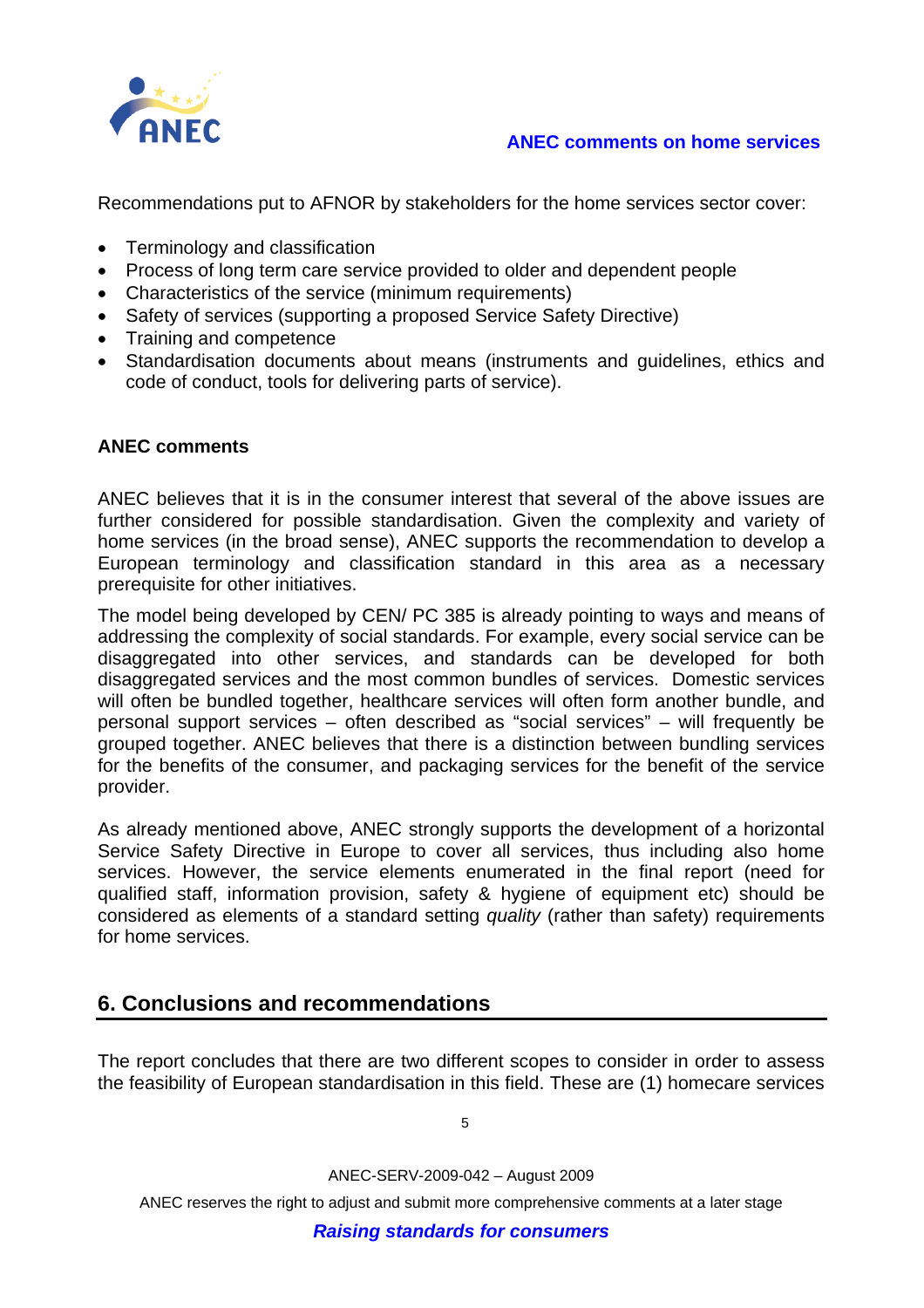

 $\overline{a}$ 

#### **ANEC comments on home services**

for older people, and (2) home services "at large". Concerning the first one, the feasibility study confirms that European standardisation can be relevant to answer some specific needs.

The report goes on to recommend three levels of action which can be separately or concomitantly considered:

- 1. The implementation of a multi-stakeholders group
- 2. The elaboration of European standards $4$  within a CEN Technical Committee dedicated to long-term care
- 3. Communication in order to promote the role of European standardisation for social services.

AFNOR notes that these recommendations have to be considered in parallel with the conclusions of the AFNOR feasibility study on residential homes for older people. By insisting equally on different but complementary approaches to services to older people (residential homes and homecare), recommendations stemming from the two feasibility studies together contribute to put forward the necessity of a global approach of longterm care services.

Concerning home services "at large", AFNOR concludes there is no evidence that stakeholders would need European standardisation work due to the fact that it is an emerging sector not yet mature for European standardisation, and also due to the "confusion around the definition of home services", and the connection between some home services and Social Services of General Interest.

However, AFNOR refers to CEN/PC 385 on sheltered housing and recommends that broad coordination of home services stakeholders is ensured with this CEN committee on the question of terminology, by supporting some standardisation technical work on home services terminology.

Finally, the report stresses that any implementation of these recommendations should be coordinated with DG Employment (Open Method of Coordination<sup>[5](#page-6-1)</sup>) and with DG Enterprise.

6

ANEC-SERV-2009-042 – August 2009

<span id="page-6-0"></span><sup>&</sup>lt;sup>4</sup> Development of European Standards on terminology and Classification, on the Process of long term care, on Training and Competence, and on Tools and Guidelines.

<span id="page-6-1"></span> $5$  The open method of coordination is a relatively new [intergovernmental](http://en.wikipedia.org/wiki/Intergovernmentalism) means of governance in the [EU](http://en.wikipedia.org/wiki/European_Union), based on the voluntary cooperation of its [member states](http://en.wikipedia.org/wiki/European_Union_member_states). The method rests on [soft law](http://en.wikipedia.org/wiki/Soft_law) mechanisms such as guidelines and indicators, [benchmarking](http://en.wikipedia.org/wiki/Benchmarking) and sharing of [best practice](http://en.wikipedia.org/wiki/Best_practice) and its effectiveness relies on a form of peer pressure. Generally, the method works in stages: first the Council agrees on policy goals which the member states then transpose as guidelines into national and regional policies. The specific

ANEC reserves the right to adjust and submit more comprehensive comments at a later stage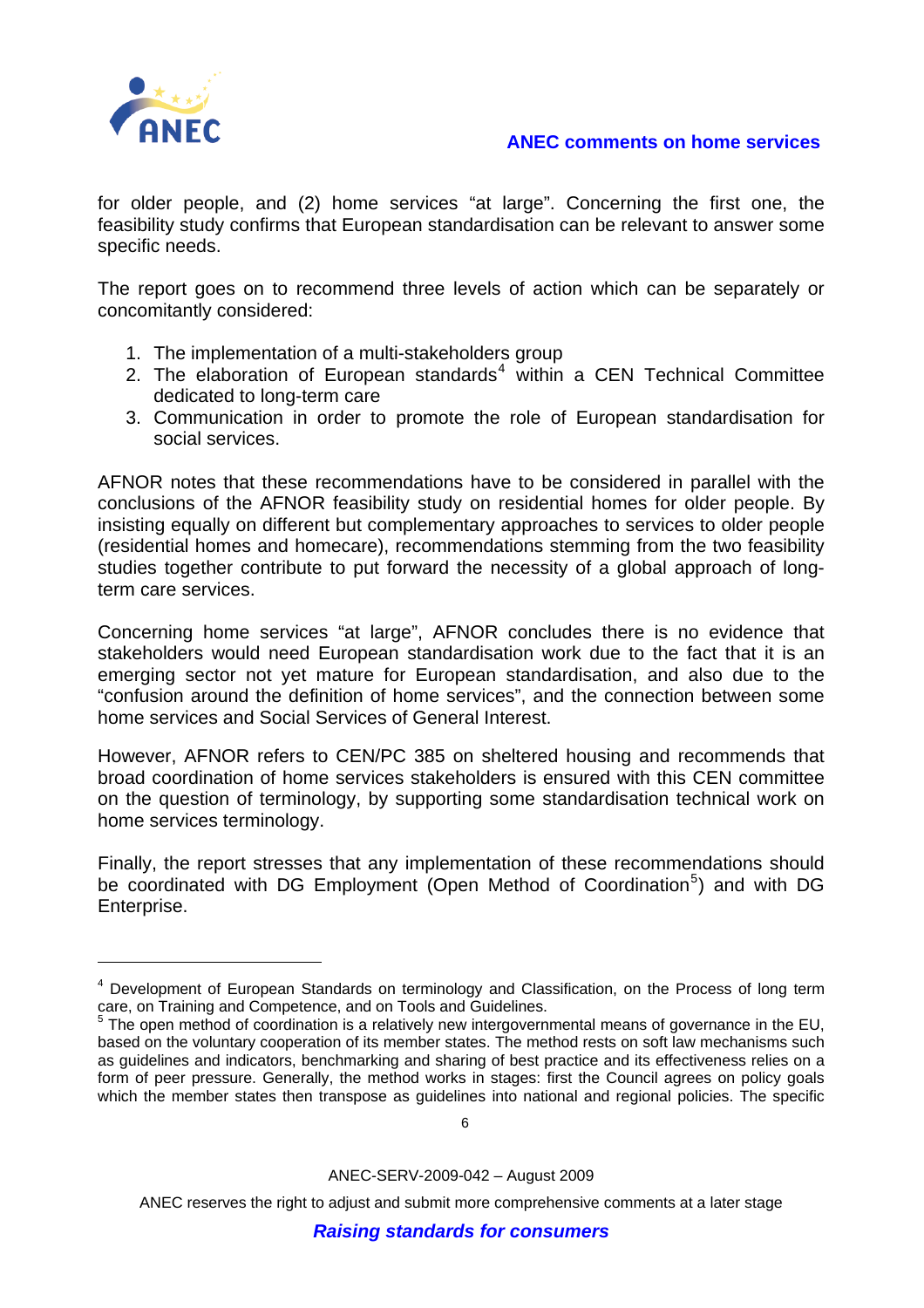

#### **ANEC comments**

 $\overline{a}$ 

ANEC accepts the distinction made between homecare services for older people, and home services "at large". However, where homecare services are provided to older people, these are often bundled with "at large" services such as domestic assistance and these may form an integral component of home care services. ANEC believes that a competent scoping study should address and analyse these issues further. This should also take into account the work already done in CEN/PC 385 and any work resulting from the feasibility studies on smart house services and on residential home services.

The results of such a scoping study should feed into the development of a European terminology and classification standard in this area - as a necessary prerequisite for other initiatives. ANEC believes such work should be developed so as to be applicable also to residential home services or smart house services for elderly persons so as to avoid unnecessary duplication and ensure consistency.

Following the development of a clear terminology and classification standard, ANEC would support the development of a set of standards on the quality/safety of home services for elderly persons, provided a clear benefit and need for a separate standard for these services can be shown (as opposed to a more general long term care standard). Such a standard should set ambitious requirements based on best practice (including requirements for safety, training and qualifications of staff, service delivery, complaints and redress systems, use and hygiene of equipment/premises, information provision and contracts, 'after-sales' services, confidentiality and privacy issues, and sustainability/social responsibility matters).

Moreover, ANEC stresses the need for CEN to put in place an effective strategy to ensure the balanced involvement of all relevant stakeholder groups in the development of any standards in this field, and in particular to ensure the involvement of organisations representing older people. With a view to this, it should be considered whether stakeholder consultation in this field could take the procedures and methodology on stakeholder representation developed in ISO/TMB/Working Group Social Responsibility as a starting point.

7

ANEC-SERV-2009-042 – August 2009

benchmarks and indicators to measure best practice are then agreed upon. Finally, results are monitored and evaluated (source: wikipedia)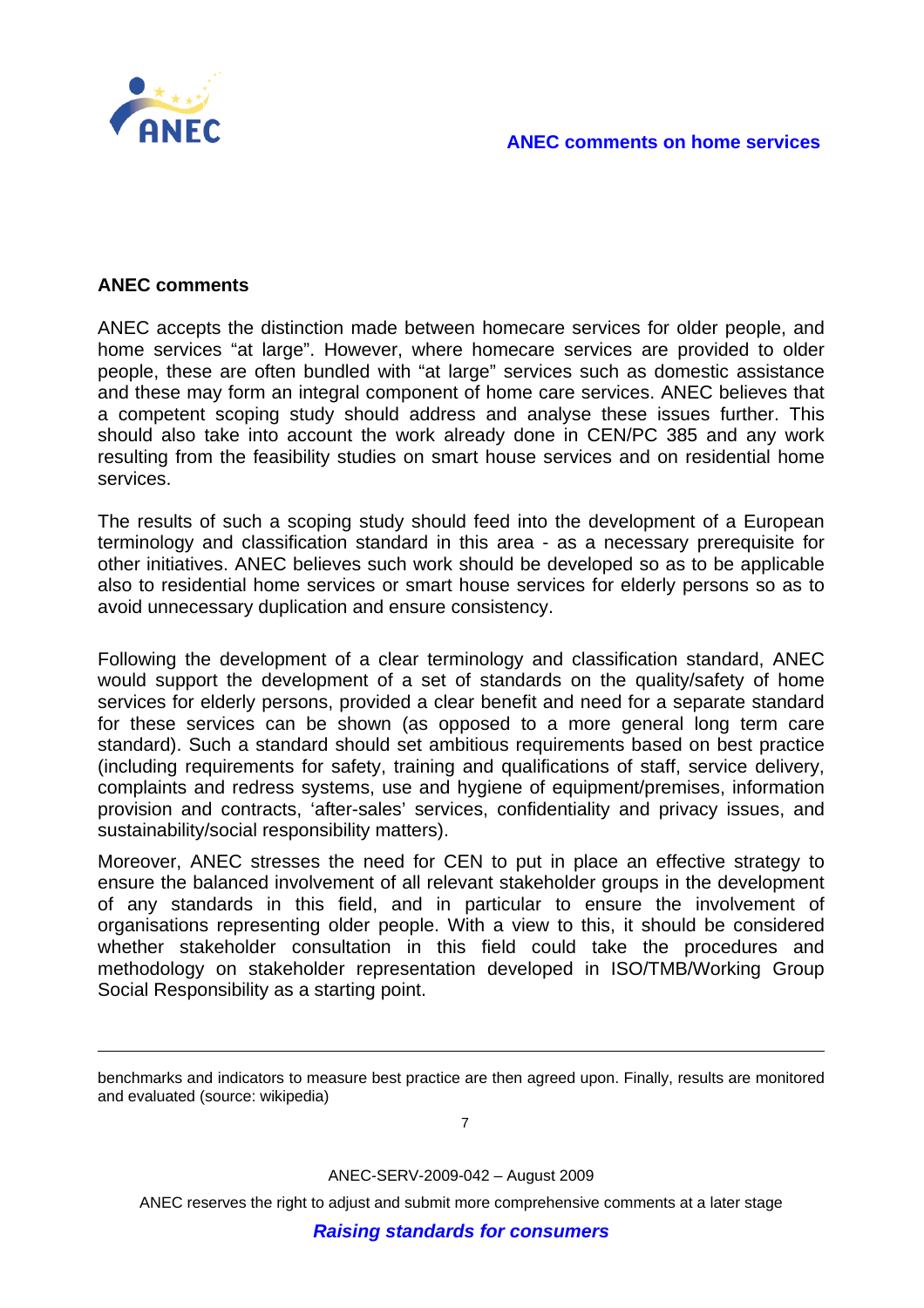

#### **ANEC comments on home services**

Finally, as some home services for older / dependent persons may also be considered under the umbrella of 'services of general interest' (depending on the country in question), ANEC supports the conclusion that work should be closely coordinated with the European Commission (DG Employment and Social Affairs, DG SANCO, and DG Enterprise), as well as with the national authorities, where possible.

ANEC-SERV-2009-042 – August 2009

8

ANEC reserves the right to adjust and submit more comprehensive comments at a later stage

*Raising standards for consumers*